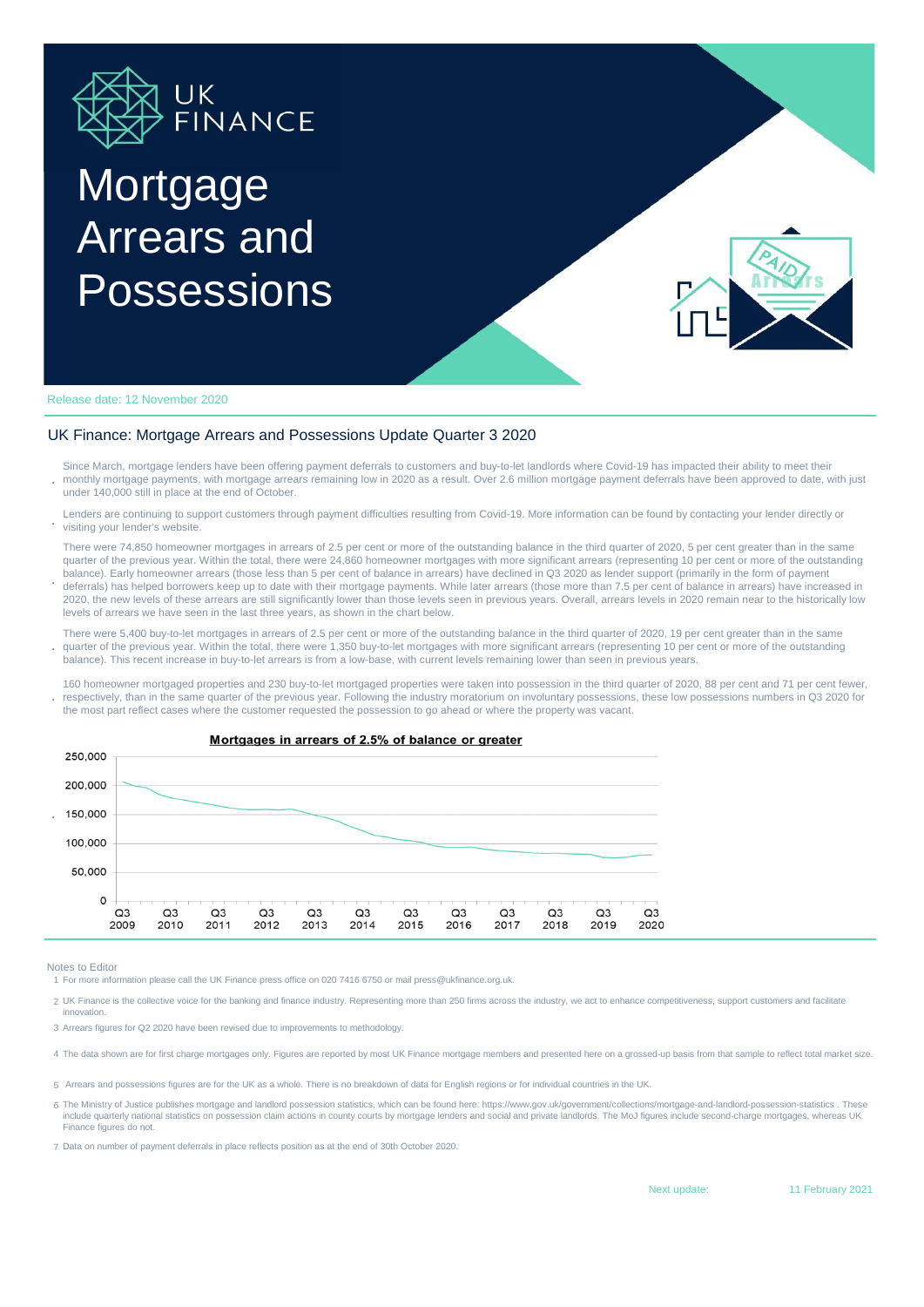## Release date: 12 November 2020



Next update: 11 February 2021